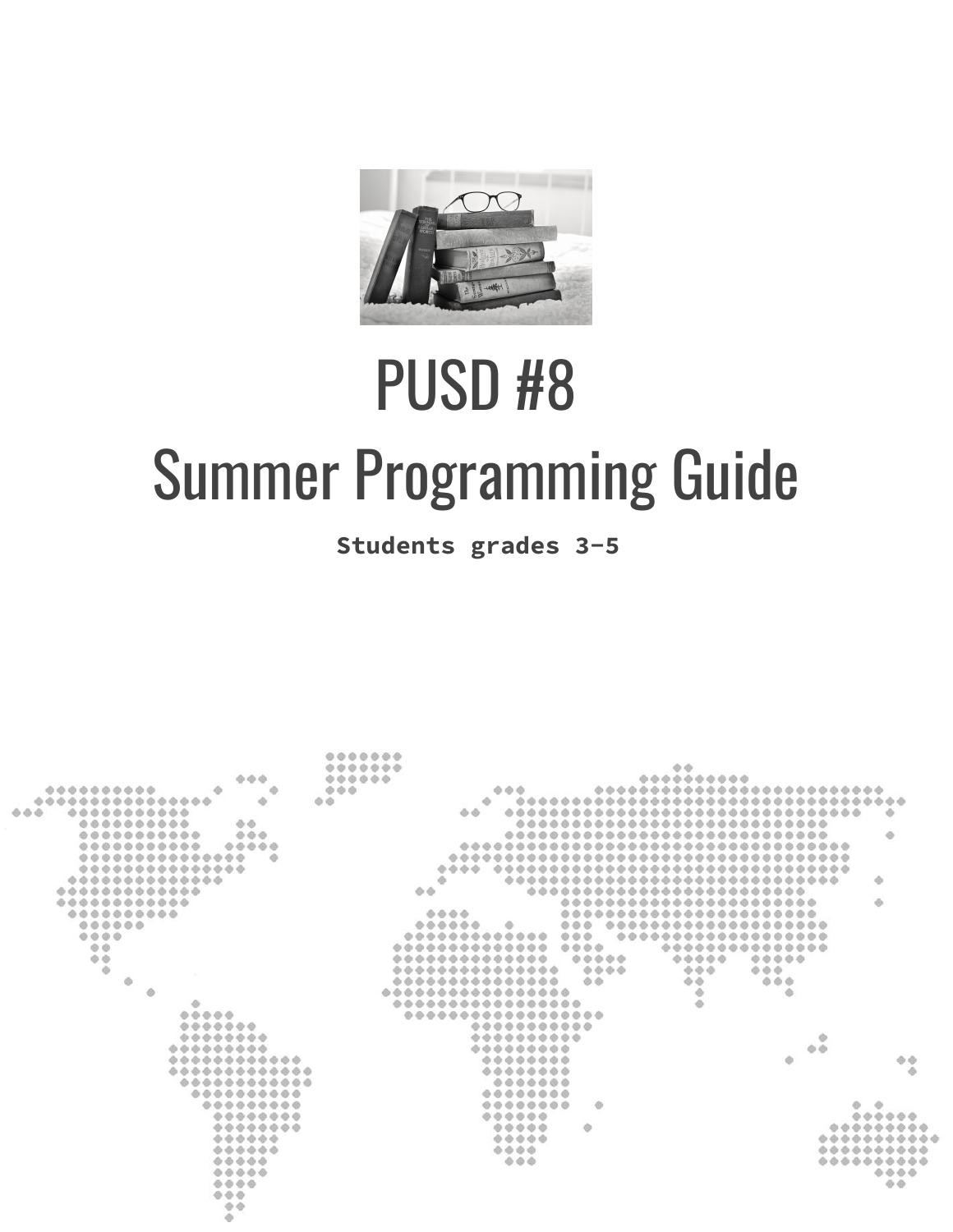Dear Parent/Guardian:

This summer we are offering a wide variety of programming to our students. With the programming, a student also has access to FREE breakfast and lunch as well as transportation. In order to plan for staffing and learning experiences, we ask that you register for your program(s) of choice. The attached packet of information provides you information about daily routines, transportation, food service, and programming. Be aware that programs have limited seats available and some students may be placed on a waiting list. Everyday attendance is expected with each program. Take a look at the calendar to ensure the program dates work with your family's summer schedule. Unless a program states otherwise, the program will run the full 5 weeks of summer school.

Open enrollment has closed. Call Kevin Anderson at 928-608-4191 for information about open seats in each program.

Schedule:

- When: May 31, 2022 June 30, 2022 7:30 am to 12:30 pm
- Where: Desert View Intermediate School
- Breakfast & Lunch is served FREE of charge
	- o Breakfast 7:30 am to 7:55 am
	- $\circ$  Lunch 12:00 am to 12:30 pm

## Summer School Contact Information

Assistant Principal

**Kevin Anderson**: 928-608-4191

Other Numbers

**Michelle Pugh**, Administrative Assistant: 928-608-4137

#### Hours & Dates of Operation

Week 1 - Tuesday, May 31th - Friday, June 3rd - 7:30 am to 12:30 pm

Week 2 - Monday, June 6th - Thursday, June 9th - 7:30 am to 12:30 pm

Week 3 - Monday, June 13th - Thursday, June 16th - 7:30 am to 12:30 pm

Week 4 - Monday, June 20th - Thursday, June 23rd - 7:30 am to 12:30 pm

Week 5 - Monday, June 27th - Thursday, June 30th - 7:30 am to 12:30 pm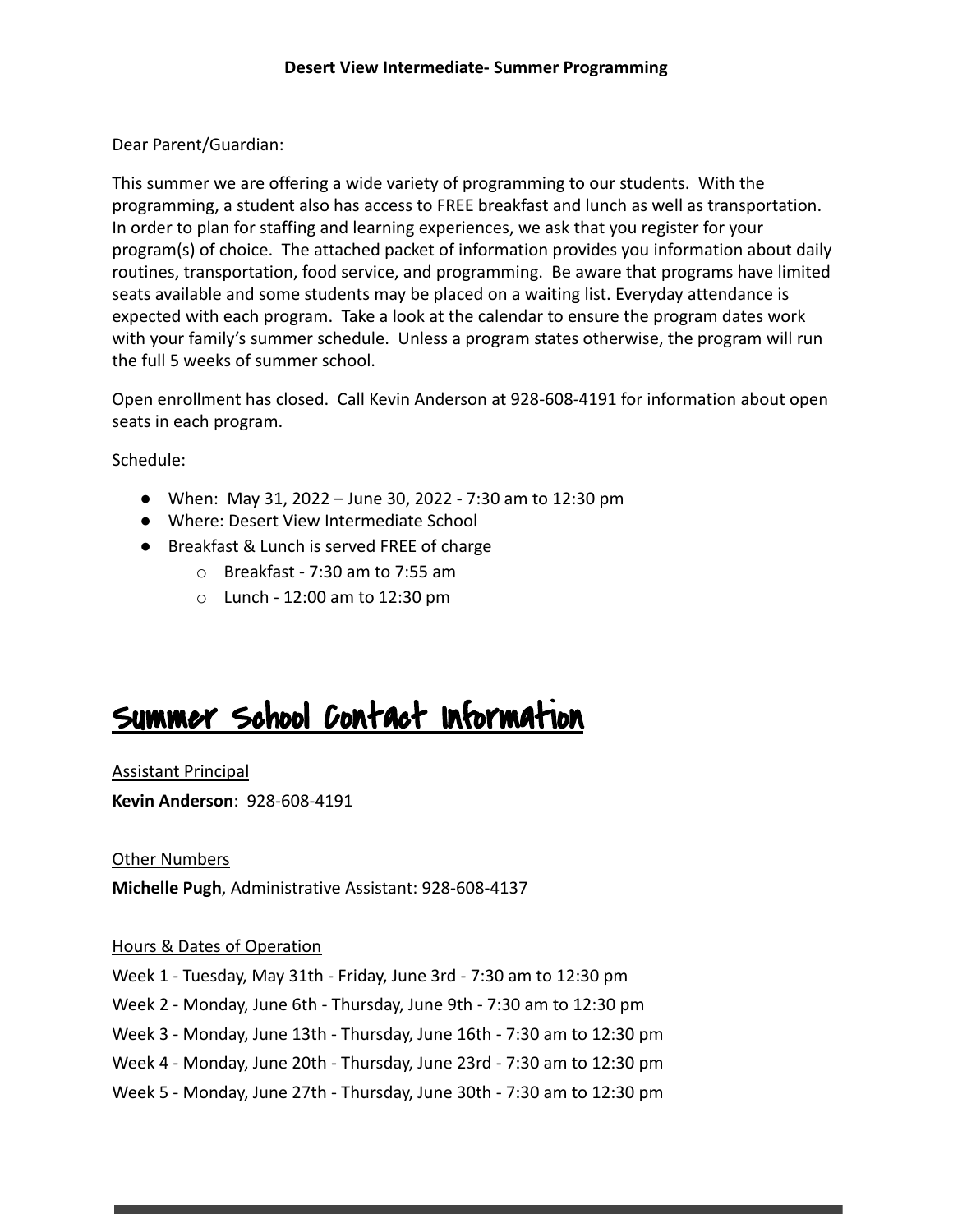### **Program Offerings**

#### VACATION ACADEMY- 5 week programs

#### **S.T.E.M. Academy (Science, Technology, Engineering, and Mathematics)**

● Students engage in hands-on learning opportunities that focus on design thinking and build STEM-based literacy through multidisciplinary, interactive experiences that foster creativity and build problem-solving skills.

#### **Reading Academy (Students will be invited to participate.)**

● This course is designed for students who would benefit from direct phonics instruction. Students that need intense intervention in the area of phonics would participate in small group, teacher-led, structured, systematic, and multisensory activities.

#### ENRICHMENT CAMPS- 5 week programs

- **● Dine Language and Culture**
	- Students will engage in both language and culture experiences. These experiences will provide the students with an opportunity to participate in crafts such as basket weaving using year, beading, and making cup moccasins. An introduction to the Dine language will include introductions, everyday vocabulary for simple conversations.
- **● eSports**
- **● Theater**
	- Students will expand their communication skills, memory, and self expression as well as see a new incentive to read. We will be exploring the different elements of theater; improvisation, monologue, pantomime, scene work, etc. Students will learn about these aspects of drama through games, pair work, and reader's theater. They will be working with and building off of each other's ideas as they utilize their creativity throughout this program.
- **● Fun and Fitness**

#### COMMUNITY EDUCATION

- Running and Fitness camp with Wings of America
	- 2 day program- June 22-23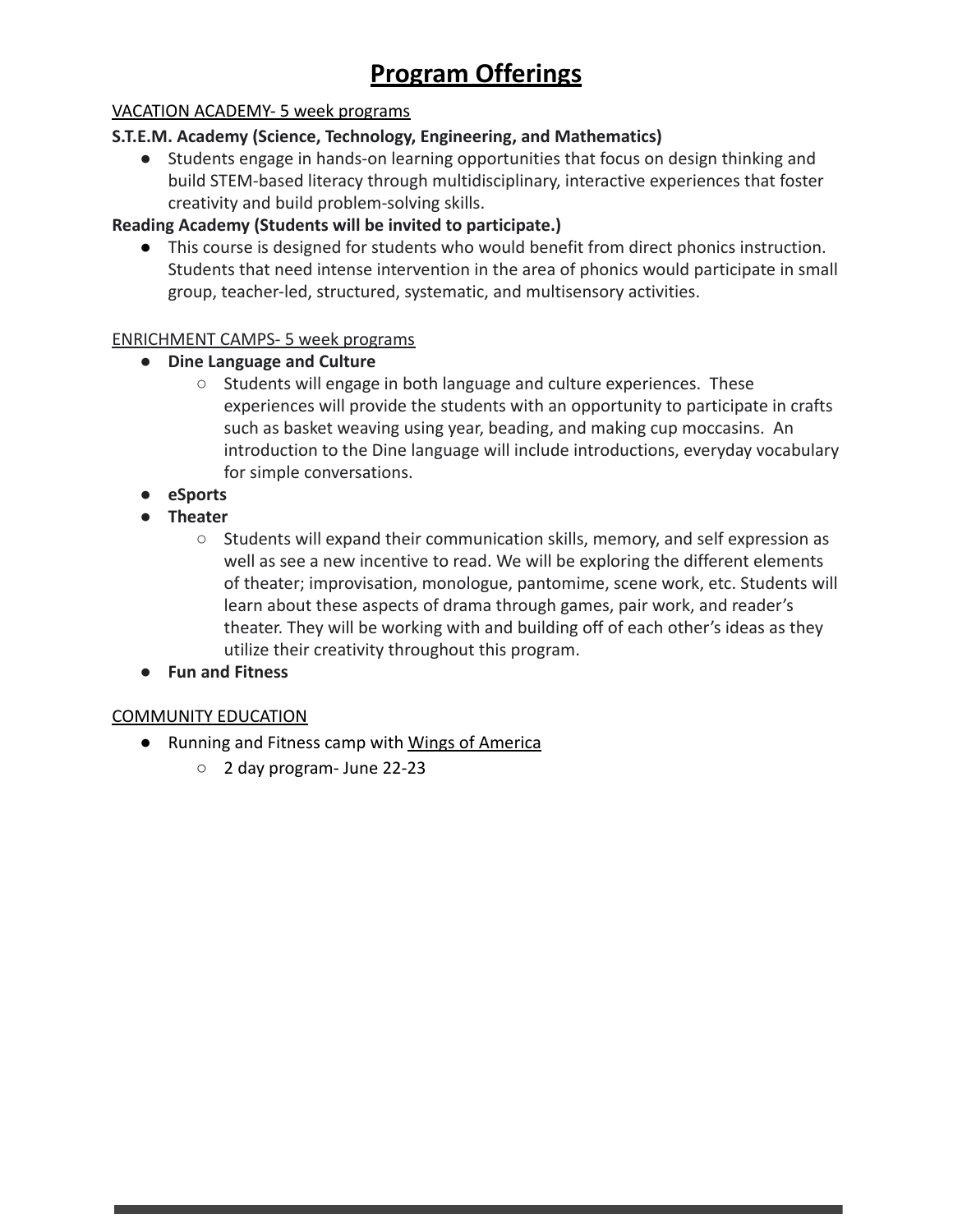#### **JUNE**

| Sunday | <b>Monday</b>                                               | Tuesday                                                 | Wednesday | Thursday | Friday           | <b>Saturday</b> |
|--------|-------------------------------------------------------------|---------------------------------------------------------|-----------|----------|------------------|-----------------|
|        |                                                             |                                                         |           |          |                  |                 |
|        |                                                             | Vacation Academies, CT Institutes, and Summer Camps     |           |          |                  |                 |
|        | Basketball Clinic, grades 6-8; Let's Get Moving, grades 6-8 |                                                         |           |          |                  |                 |
|        | $29$ trict is Closed $30$                                   | 31                                                      |           | 2        | 3                |                 |
|        |                                                             |                                                         |           |          |                  |                 |
|        |                                                             | Vacation Academies, CT Institutes, and Enrichment Camps |           |          | <b>No School</b> |                 |
|        | Basketball Clinic, grades 6-8; Let's Get Moving, grades 6-8 |                                                         |           |          |                  |                 |
|        | <b>Navajo Nation Math Circles, grades 6-12</b>              |                                                         |           |          |                  |                 |
| 5      | 6                                                           |                                                         | 8         | 9        | 10               | 11              |
|        |                                                             |                                                         |           |          |                  |                 |
|        | Vacation Academies, CT Institutes, and Enrichment Camps     |                                                         |           |          | <b>No School</b> |                 |
|        | Let's Get Moving, grades 6-8                                |                                                         |           |          |                  |                 |
| 12     | 13                                                          | Navajo Nation Math Circles, grades 6-12<br>14           | 15        | 16       | 17               | 18              |
|        |                                                             |                                                         |           |          |                  |                 |
|        | Vacation Academies, CT Institutes, and Enrichment Camps     |                                                         |           |          | <b>No School</b> |                 |
|        | <b>Wings of America, ages 6-18</b>                          |                                                         |           |          |                  |                 |
|        |                                                             |                                                         |           |          |                  |                 |
| 19     | 20                                                          | 21                                                      | 22        | 23       | 24               | 25              |
|        | Vacation Academies, CT Institutes, and Enrichment Camps     |                                                         |           |          | <b>No School</b> |                 |
|        |                                                             |                                                         |           |          |                  |                 |
|        |                                                             |                                                         |           |          |                  |                 |
| 26     | 27                                                          | 28                                                      | 29        | 30       | 1-Jul            |                 |

#### **Attendance Expectations and Procedures**

Attendance is expected everyday of a program. Take a look at the program calendar included in this packet to ensure a good fit with your family's summer schedule. If a student enrolls in a program and doesn't show up for summer programming, the school will make efforts to contact the family. If contact is unsuccessful, the school will open the spot for a student on the waiting list to attend. Please keep contact information up-to-date with your child's school to ensure communication gets through.

#### **Behavior Expectations and Procedures**

We aim for engaging learning environments during summer programming. In order to achieve this, we expect our students to come to programming ready to participate and learn. The school will utilize their established Code of Conduct in order to deliver engaging learning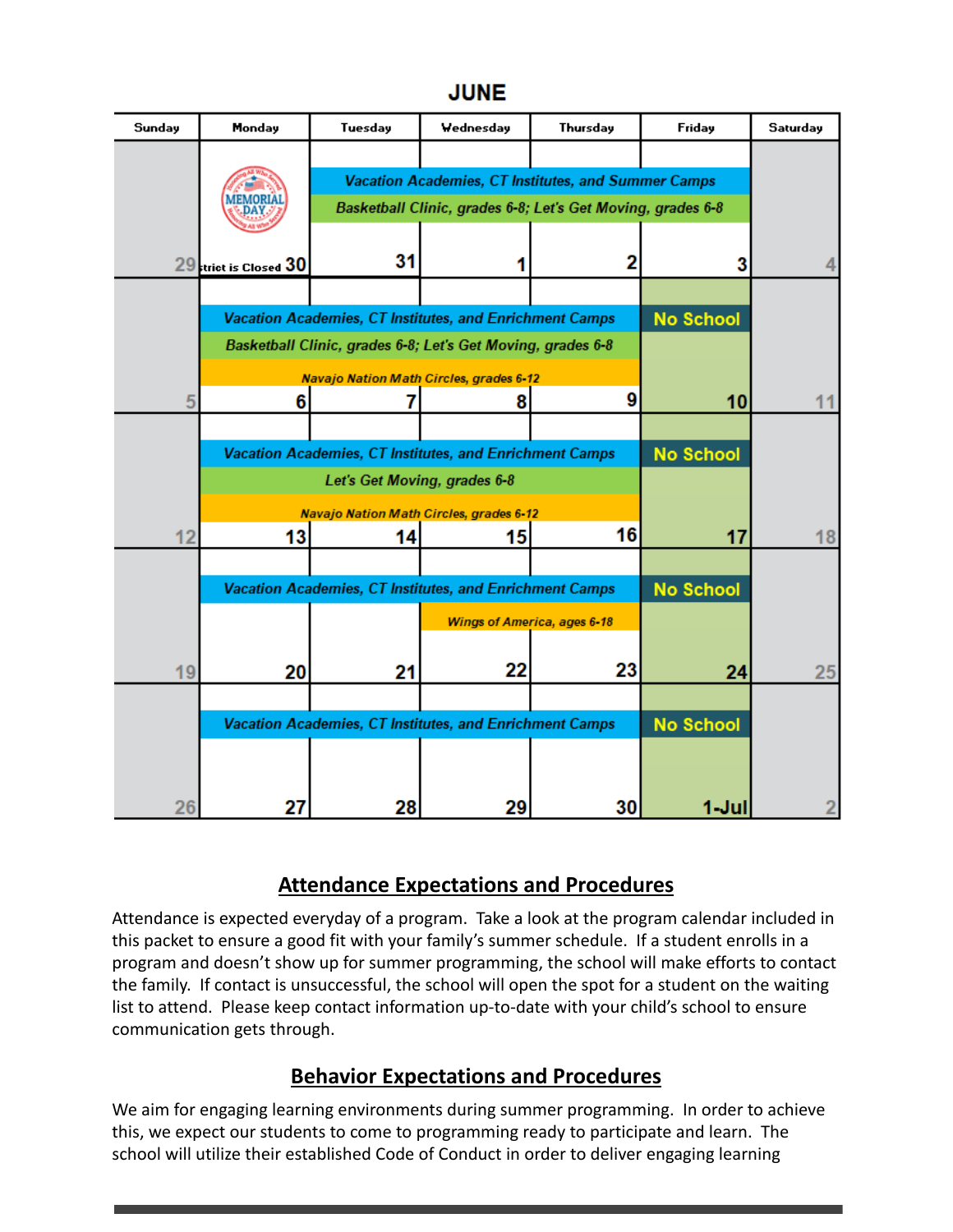environments for all students. The school will also utilize their established procedures for intervening on and addressing behavior issues that do not meet the Code of Conduct.

#### **Transportation Information**

The district has three (3) summer routes. Make sure to select your primary method of transportation on the application form. Use route information below to make this decision. If your transportation method needs to change, contact your school to communicate the changes. Depending on the timeliness of your communication, the request may or may not be possible.

#### **SUMMER SCHOOL ROUTES/TIMES**

ROUTE 17: BITTER SPRINGS/MARBLE CANYON/CEDAR RIDGE/HWY89 (ANY STOPS IN MARBLE CANYON-NAVAJO SPRINGS WILL BOARD THE BUS AT THE ENTRANCE TO BITTER SPRINGS HOUSING)

#### **Morning: begins arrival at school at 7:30am**

- Stop as needed along Highway 89 between Bitter Springs and Cedar Ridge

- 6:40 am: Stop at Cedar Ridge (The Old Store pull out near MP505) (ANYONE LIVING SOUTH OF THE COPPERMINE CHAPTER HOUSE ON N20 WILL BOARD THE BUS AT MP 505 CEDAR RIDGE)

- 7:00 am: Stop at entrance to Bitter springs Housing (ANY STOPS IN MARBLE CANYON-NAVAJO SPRINGS WILL BOARD THE BUS AT THE ENTRANCE TO BITTER SPRINGS HOUSING)

- Stop as needed along Highway 89 up the Big Cut to Page

#### **Afternoon: begins departure from schools at 12:30pm**

- Stop as needed along Highway 89 towards Bitter Springs

- 1:00 pm: Stop at Bitter Springs Housing Entrance (Navajo Springs and Marble Canyon)

- Stop as needed along Highway 89 towards Cedar Ridge (The Old Store pull out near MP505)

- 1:30 pm: Stop for N20 South of the Coppermine Chapter House

#### ROUTE 10: LECHEE/VERMILLION VIEW - WHISPERING SANDS APTS./Coppermine **Morning: begins arrival at school at 7:30am**

- 6:30 am: Stop at MP 29.8 on N20 (Monkey Stadium)
- 6:45 am: Stop at Gloria's (Red Sand Rd)
- 6:48 am: Stop at Allison's (Canyon Trail Rd)
- 6:48 am: Stop at Tso's (Bluebird Ln)
- 6:50 am: Stop at Lechee Chapter House (Canyon View St)
- 6:55 am: Stop at Cliffview Housing Entrance (Cactus Barrel Rd)
- Stop at Black's (Windcrest St)
- 7:10 am: Stop at Ranchette's, 261 Appaloosa, and Pinto
- 7:15 am: Stop at Whispering Sands Apts.
- 7:20 am: Stop at Vermillion View Apt.

#### **Afternoon: begins departure from schools at 12:30pm**

LECHEE/VERMILLION VIEW-WHISPERING SANDS APTS. /Coppermine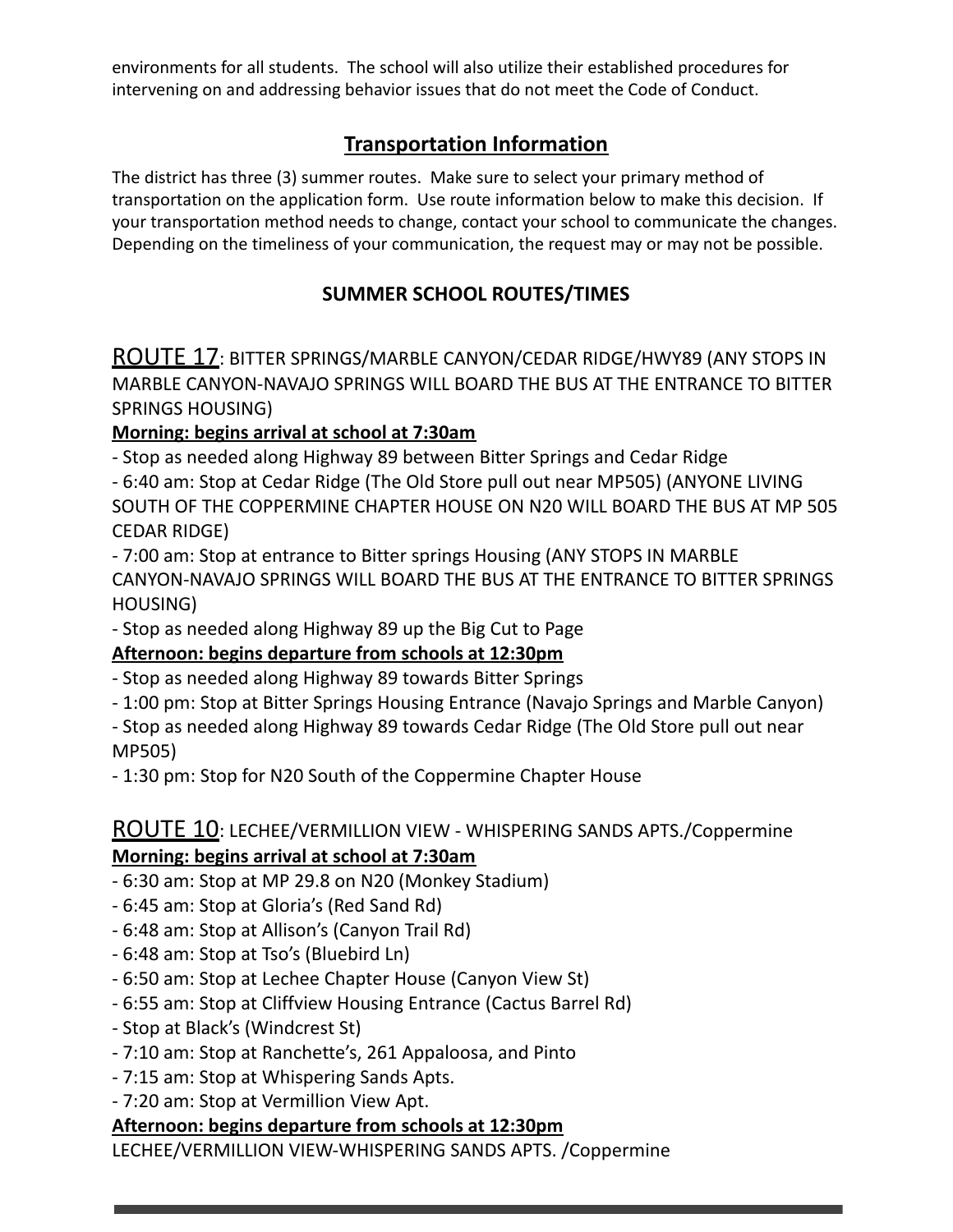- 12:40 pm: Stop at Vermillion View Apt.
- 12:45 pm: Stop at Ranchette's
- 12:47 pm: Stop at Whispering Sands Apt.
- 12:55 pm: Stop at Gloria's (Red Sand Rd)
- 12:56 pm: Stop at Allison's (Canyon Trail Rd)
- 12:57 pm: Stop at Tso's (Bluebird Ln)
- 12:58 pm: Stop at Lechee Chapter House (Canyon View Rd)
- 1:02 pm: Stop at Cliffview Housing Entrance (Cactus Barrel Rd)
- 1:03 pm: Stop at Black's-(Windcrest St)
- 1:17 pm: Stop at MP 29.8 on N20 (Monkey Stadium)

#### ROUTE 6: KAIBITO/INSCRIPTION HOUSE/HWY 98

#### **Morning: begins arrival at school at 7:30am**

- Stop as needed along Highway 98 towards Crossroads Store
- 6:30 am: Stop at Crossroads Store
- 6:40 am: Stop at Kaibito Market
- Stop as needed along Highway 98 towards Page

#### **Afternoon: begins departure from schools at 12:30pm**

- Stop as needed along Highway 98 to Kaibito Market
- 1:15 pm: Stop at Kaibito Market
- Stop as needed along Highway 98 to Crossroads Store
- 1:35 pm: Stop at Crossroads Store

#### **IN TOWN BUS TRANSFERS**

#### **Morning transfers:**

Desert View Intermediate to Lake View Primary

- Be at DVI by 7:20 and load route 6
- Page Middle School to Lake View Primary
	- Be at PMS by 7:30 and load route 10

Lake View Primary to Desert View Intermediate

● Be at LVP by 7:40 and load route 17

#### **Afternoon transfers:**

Lake View Primary to Page Middle School to Desert View Intermediate

● Load route 10 at LVP, bus stops at PMS, unload at DVI

Desert View Intermediate to Page Middle School to Lake View Primary

● Load route 17 at DVI, bus stops at PMS, unload at LVP